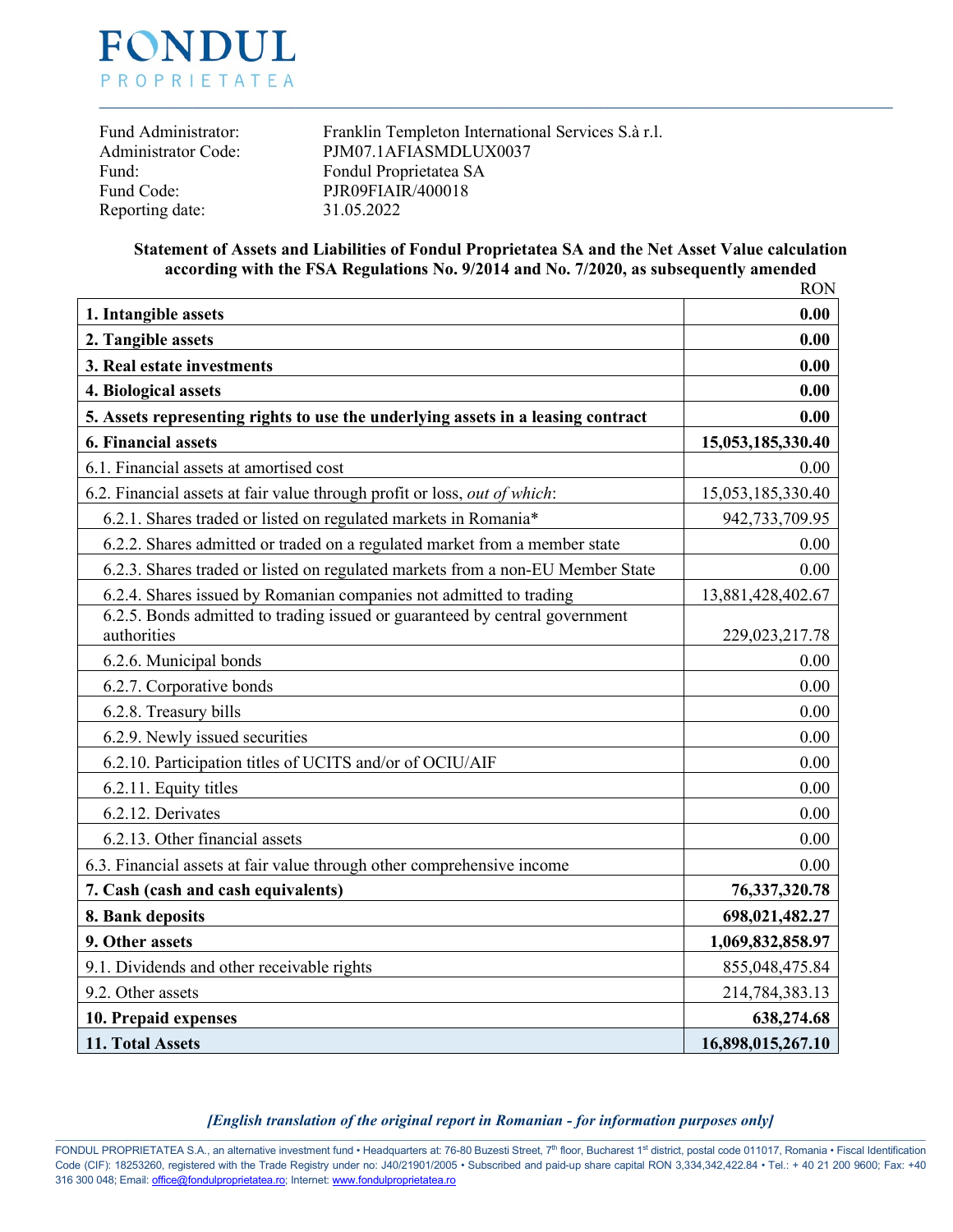# **FONDUL** PROPRIETATEA

| 12. Total liabilities                                 | 882,406,910.53    |
|-------------------------------------------------------|-------------------|
| 12.1. Financial liabilities at amortised cost         | 880, 884, 206. 94 |
| 12.2. Deferred tax liability                          | 0.00              |
| 12.3. Other debts                                     | 1,522,703.59      |
| 13. Provisions for risks and charges                  | 0.00              |
| 14. Deferred income                                   | 0.00              |
| 15. Shareholders' equity, out of which:               | 16,015,608,356.57 |
| 15.1. Share capital                                   | 3,334,342,422.84  |
| 15.2. Elements similar to share capital               | 0.00              |
| 15.3. Other elements of shareholders' equity          | 0.00              |
| 15.4. Share capital premiums                          | 0.00              |
| 15.5. Revaluation differences                         | $-11,517.39$      |
| 15.6. Reserves                                        | 897, 568, 458. 79 |
| 15.7. Treasury shares                                 | -379, 377, 916.25 |
| 15.8. Retained earnings                               | 9,082,996,156.71  |
| 15.9. Period result                                   | 3,080,090,751.87  |
| 16. Net Asset Value                                   | 16,015,608,356.57 |
| 17. Number of issued shares**                         | 6,194,326,989     |
| 18. Net asset value per share                         | 2.5855            |
| 19. Number of portfolio companies out of which:       | 32                |
| 19.1 Companies admitted to trading on an EU market    | 6                 |
| 19.2 Companies admitted to trading on a non-EU market | $\boldsymbol{0}$  |
| 19.3 Companies not admitted to trading                | 26                |

*Legend:*

*\* = Include also the value of holdings admitted to trading on AeRo market (alternative regulated market)*

*\*\* = Represents the number of paid issued shares excluding treasury shares and repurchased own shares related to the global depositary receipts or certificates of interest of own shares, according with FSA Regulation no. 7/2020, as subsequently amended.* 

## **Leverage of the fund**

| <b>Method type</b>   | Leverage level | <b>Exposure amount</b> |
|----------------------|----------------|------------------------|
| a) Gross method      | 92.56%         | 14,824,165,801.86      |
| b) Commitment method | $100.00\%$     | 16,015,608,356.57      |

Franklin Templeton International Services S.à r.l., in its capacity of alternative investment fund manager of Fondul Proprietatea SA

| Johan Meyer              | Marius Nechifor    |
|--------------------------|--------------------|
| Permanent representative | Compliance Officer |

BRD Groupe Societe Generale Victor Strâmbei Manager Depositary Department

*[English translation of the original report in Romanian - for information purposes only]* \_\_\_\_\_\_\_\_\_\_\_\_\_\_\_\_\_\_\_\_\_\_\_\_\_\_\_\_\_\_\_\_\_\_\_\_\_\_\_\_\_\_\_\_\_\_\_\_\_\_\_\_\_\_\_\_\_\_\_\_\_\_\_\_\_\_\_\_\_\_\_\_\_\_\_\_\_\_\_\_\_\_\_\_\_\_\_\_\_\_\_\_\_\_\_\_\_\_\_\_\_\_\_\_\_\_\_\_\_\_\_\_\_\_\_\_\_\_\_\_\_\_\_\_\_\_\_\_\_\_\_\_\_\_\_\_\_\_\_\_\_\_\_\_\_\_\_\_\_\_\_\_\_\_\_\_\_\_\_\_\_\_\_\_\_\_\_\_\_\_\_\_\_\_\_\_\_\_\_\_\_

FONDUL PROPRIETATEA S.A., an alternative investment fund • Headquarters at: 76-80 Buzesti Street, 7<sup>th</sup> floor, Bucharest 1<sup>st</sup> district, postal code 011017, Romania • Fiscal Identification Code (CIF): 18253260, registered with the Trade Registry under no: J40/21901/2005 • Subscribed and paid-up share capital RON 3,334,342,422.84 • Tel.: + 40 21 200 9600; Fax: +40 316 300 048; Email[: office@fondulproprietatea.ro;](mailto:office@fondulproprietatea.ro) Internet[: www.fondulproprietatea.ro](http://www.fondulproprietatea.ro/)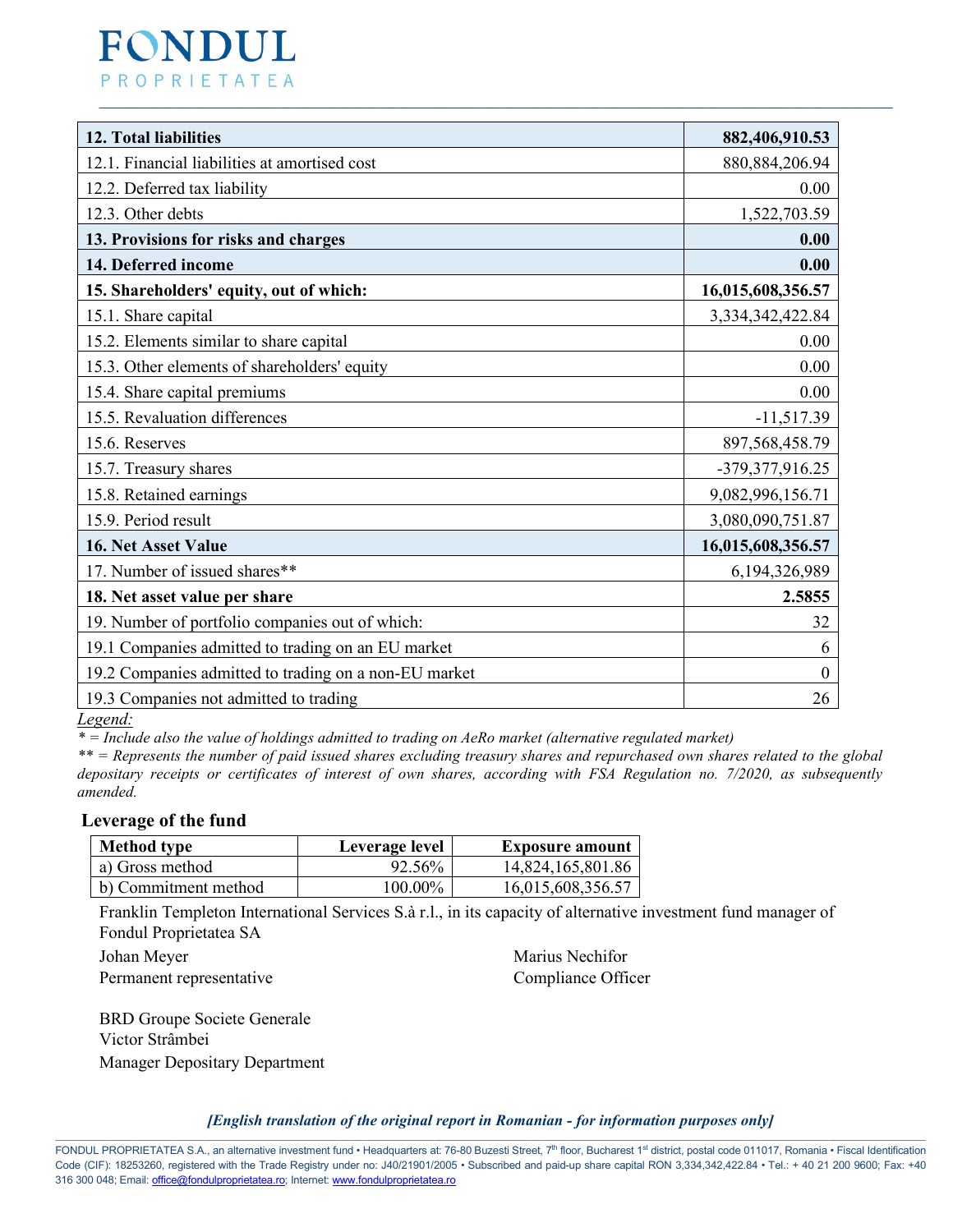

# **Annex - Valuation methods used for the securities and the monetary market instruments held by Fondul Proprietatea S.A. (31 May 2022)**

### **Listed shares**

| <b>Name</b>     | <b>Symbol</b> | <b>Valuation method</b>                                                                                                              |
|-----------------|---------------|--------------------------------------------------------------------------------------------------------------------------------------|
| Alcom SA        | <b>ALCO</b>   | Value based on the valuation report as at 31<br>October 2021 (applying the income approach<br>using the discounted cash flow method) |
| Alro Slatina SA | <b>ALR</b>    | Closing Price                                                                                                                        |
| <b>IOR SA</b>   | <b>IORB</b>   | Reference price (Closing Price)                                                                                                      |
| Mecon SA        | <b>MECP</b>   | Fair value (Last trading price)                                                                                                      |
| OMV Petrom SA   | <b>SNP</b>    | Closing Price                                                                                                                        |
| Romaero SA      | <b>RORX</b>   | Reference price (Closing Price)                                                                                                      |

# **Unlisted shares**

|                | Name                                                           | <b>Symbol</b> | <b>Valuation method</b>                                                                                                                                     |
|----------------|----------------------------------------------------------------|---------------|-------------------------------------------------------------------------------------------------------------------------------------------------------------|
| 1              | Aeroportul International Mihail Kogalniceanu -<br>Constanta SA |               | Value based on the valuation report as at 31<br>October 2021 (applying the income approach<br>using the discounted cash flow method)                        |
| $\overline{2}$ | Aeroportul International Timisoara - Traian Vuia SA            |               | Value based on the valuation report as at 31<br>October 2021 (applying the income approach<br>using the discounted cash flow method)                        |
| 3              | CN Administratia Canalelor Navigabile SA                       |               | Value based on the valuation report as at 31<br>October 2021 (applying the market comparison<br>technique using comparable trading multiples<br>for EBITDA) |
| 4              | CN Administratia Porturilor Dunarii Fluviale SA                |               | Value based on the valuation report as at 31<br>October 2021 (applying the market comparison<br>technique using comparable trading multiples<br>for EBITDA) |
| 5              | CN Administratia Porturilor Dunarii Maritime SA                |               | Value based on the valuation report as at 31<br>October 2021 (applying the market comparison<br>technique using comparable trading multiples<br>for EBITDA) |
| 6              | CN Administratia Porturilor Maritime SA                        |               | Value based on the valuation report as at 31<br>October 2021 (applying the income approach<br>using the discounted cash flow method)                        |
| 7              | CN Aeroporturi Bucuresti SA                                    |               | Value based on the valuation report as at 31<br>October 2021 (applying the income approach<br>using the discounted cash flow method)                        |
| 8              | Complexul Energetic Oltenia SA                                 |               | Value based on the valuation report as at 31<br>October 2021 (valued at zero due to negative<br>EBIT and high net debt)                                     |
| 9              | E-Distributie Banat SA                                         |               | Value based on the valuation report as at 31<br>October 2021 (applying the market comparison<br>technique using comparable trading multiples<br>for EBITDA) |
| 10             | E-Distributie Dobrogea SA                                      |               | Value based on the valuation report as at 31<br>October 2021 (applying the market comparison<br>technique using comparable trading multiples<br>for EBITDA) |

*[English translation of the original report in Romanian - for information purposes only]* \_\_\_\_\_\_\_\_\_\_\_\_\_\_\_\_\_\_\_\_\_\_\_\_\_\_\_\_\_\_\_\_\_\_\_\_\_\_\_\_\_\_\_\_\_\_\_\_\_\_\_\_\_\_\_\_\_\_\_\_\_\_\_\_\_\_\_\_\_\_\_\_\_\_\_\_\_\_\_\_\_\_\_\_\_\_\_\_\_\_\_\_\_\_\_\_\_\_\_\_\_\_\_\_\_\_\_\_\_\_\_\_\_\_\_\_\_\_\_\_\_\_\_\_\_\_ 1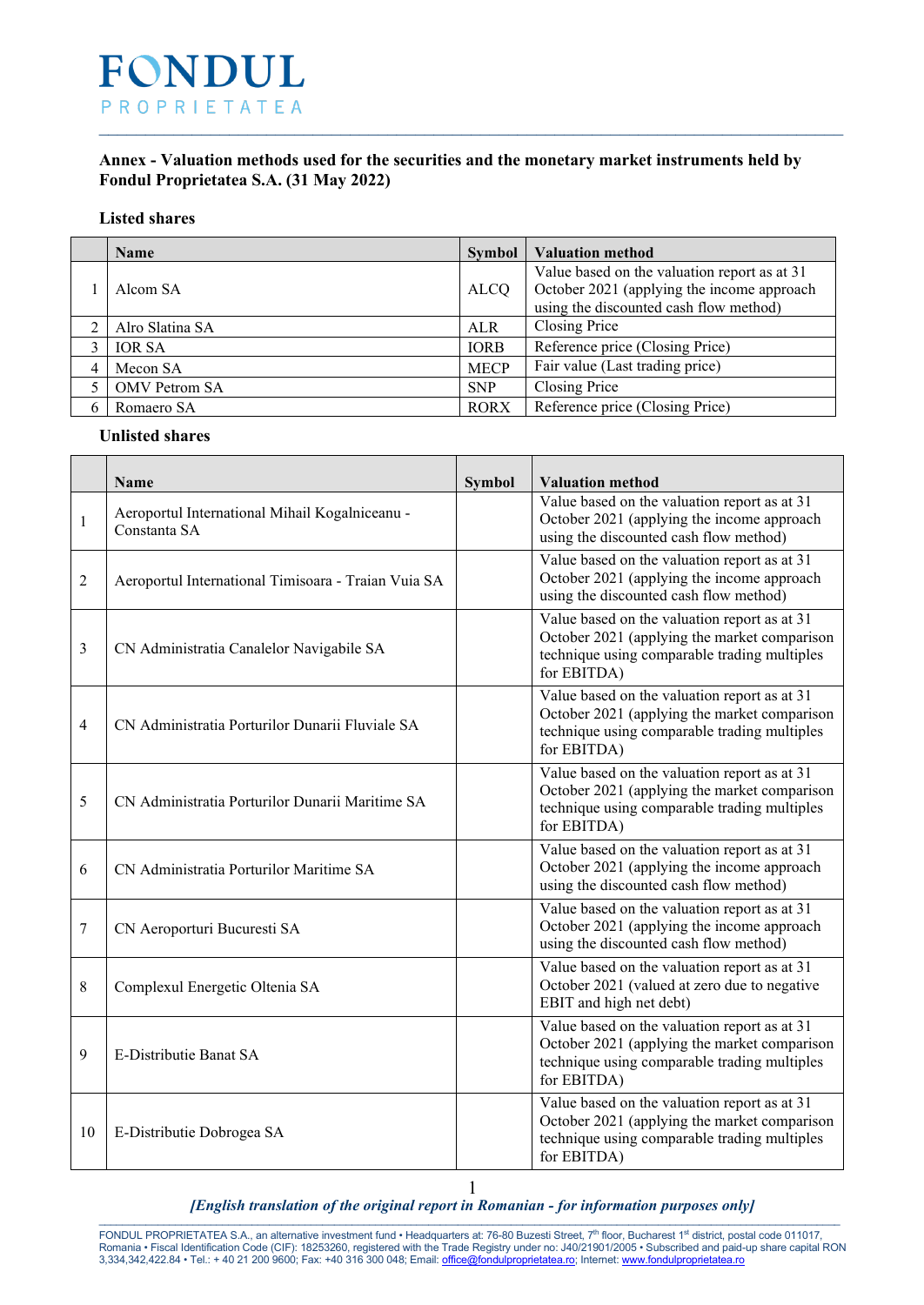

|    | <b>Name</b>                     | <b>Symbol</b> | <b>Valuation method</b>                                                                                                                                                                                                                                                                                               |
|----|---------------------------------|---------------|-----------------------------------------------------------------------------------------------------------------------------------------------------------------------------------------------------------------------------------------------------------------------------------------------------------------------|
| 11 | E-Distributie Muntenia SA       |               | Value based on the valuation report as at 31<br>October 2021 (applying the market comparison<br>technique using comparable trading multiples<br>for EBITDA)                                                                                                                                                           |
| 12 | Enel Energie Muntenia SA        |               | Value based on the valuation report as at 31<br>October 2021 (applying the market comparison<br>technique using comparable trading multiples<br>for EBITDA)                                                                                                                                                           |
| 13 | Enel Energie SA                 |               | Value based on the valuation report as at 31<br>October 2021 (applying the market comparison<br>technique using comparable trading multiples<br>for EBITDA)                                                                                                                                                           |
| 14 | Engie Romania SA                |               | Value based on the valuation report as at 31<br>October 2021 (applying the market comparison<br>technique using comparable trading multiples<br>for EBITDA)                                                                                                                                                           |
| 15 | Hidroelectrica SA               |               | Value based on the valuation report as at 31<br>December 2021 (applying the market<br>comparison technique using comparable<br>trading multiples for EBITDA) updated with<br>the financial information as at 31 March 2022<br>and with the comparable trading multiple for<br>EBITDA and the DLOM as at 30 April 2022 |
| 16 | Plafar SA                       |               | Value based on the valuation report as at 31<br>October 2021 (applying the income approach<br>using the discounted cash flow method)                                                                                                                                                                                  |
| 17 | Posta Romana SA                 |               | Value based on the valuation report as at 31<br>October 2021 (applying the market comparison<br>technique using comparable trading multiples<br>for Price/Earnings)                                                                                                                                                   |
| 18 | Societatea Nationala a Sarii SA |               | Value based on the valuation report as at 31<br>October 2021 (applying the income approach<br>using the discounted cash flow method)                                                                                                                                                                                  |
| 19 | World Trade Hotel SA            |               | Priced at zero (lack of annual financial<br>statements for the last 9 financial years<br>including the financial statements for the year-<br>ended 31 December 2021; last available<br>financial statements are those for the year-<br>ended 31 December 2012)                                                        |
| 20 | Zirom SA                        |               | Value based on the valuation report as at 31<br>October 2021 (applying the income approach<br>using the discounted cash flow method)                                                                                                                                                                                  |

# **Shares of companies in insolvency/ judicial reorganization/liquidation/dissolution/ bankruptcy**

| <b>Name</b>                     | <b>Symbol</b> | <b>Valuation method</b>                     |
|---------------------------------|---------------|---------------------------------------------|
| Comsig SA                       |               | Valued at zero (administrative liquidation) |
| <b>Gerovital Cosmetics SA</b>   |               | Valued at zero (bankruptcy)                 |
| Romplumb SA                     |               | Valued at zero (bankruptcy)                 |
| Salubrisery SA                  |               | Valued at zero (bankruptcy)                 |
| Simtex SA                       |               | Valued at zero (judicial reorganisation)    |
| World Trade Center Bucuresti SA |               | Valued at zero (insolvency)                 |

#### *[English translation of the original report in Romanian - for information purposes only]* \_\_\_\_\_\_\_\_\_\_\_\_\_\_\_\_\_\_\_\_\_\_\_\_\_\_\_\_\_\_\_\_\_\_\_\_\_\_\_\_\_\_\_\_\_\_\_\_\_\_\_\_\_\_\_\_\_\_\_\_\_\_\_\_\_\_\_\_\_\_\_\_\_\_\_\_\_\_\_\_\_\_\_\_\_\_\_\_\_\_\_\_\_\_\_\_\_\_\_\_\_\_\_\_\_\_\_\_\_\_\_\_\_\_\_\_\_\_\_\_\_\_\_\_\_\_

FONDUL PROPRIETATEA S.A., an alternative investment fund • Headquarters at: 76-80 Buzesti Street, 7<sup>th</sup> floor, Bucharest 1<sup>st</sup> district, postal code 011017, Romania • Fiscal Identification Code (CIF): 18253260, registered with the Trade Registry under no: J40/21901/2005 • Subscribed and paid-up share capital RON 3,334,342,422.84 • Tel.: + 40 21 200 9600; Fax: +40 316 300 048; Email[: office@fondulproprietatea.ro;](mailto:office@fondulproprietatea.ro) Internet[: www.fondulproprietatea.ro](http://www.fondulproprietatea.ro/)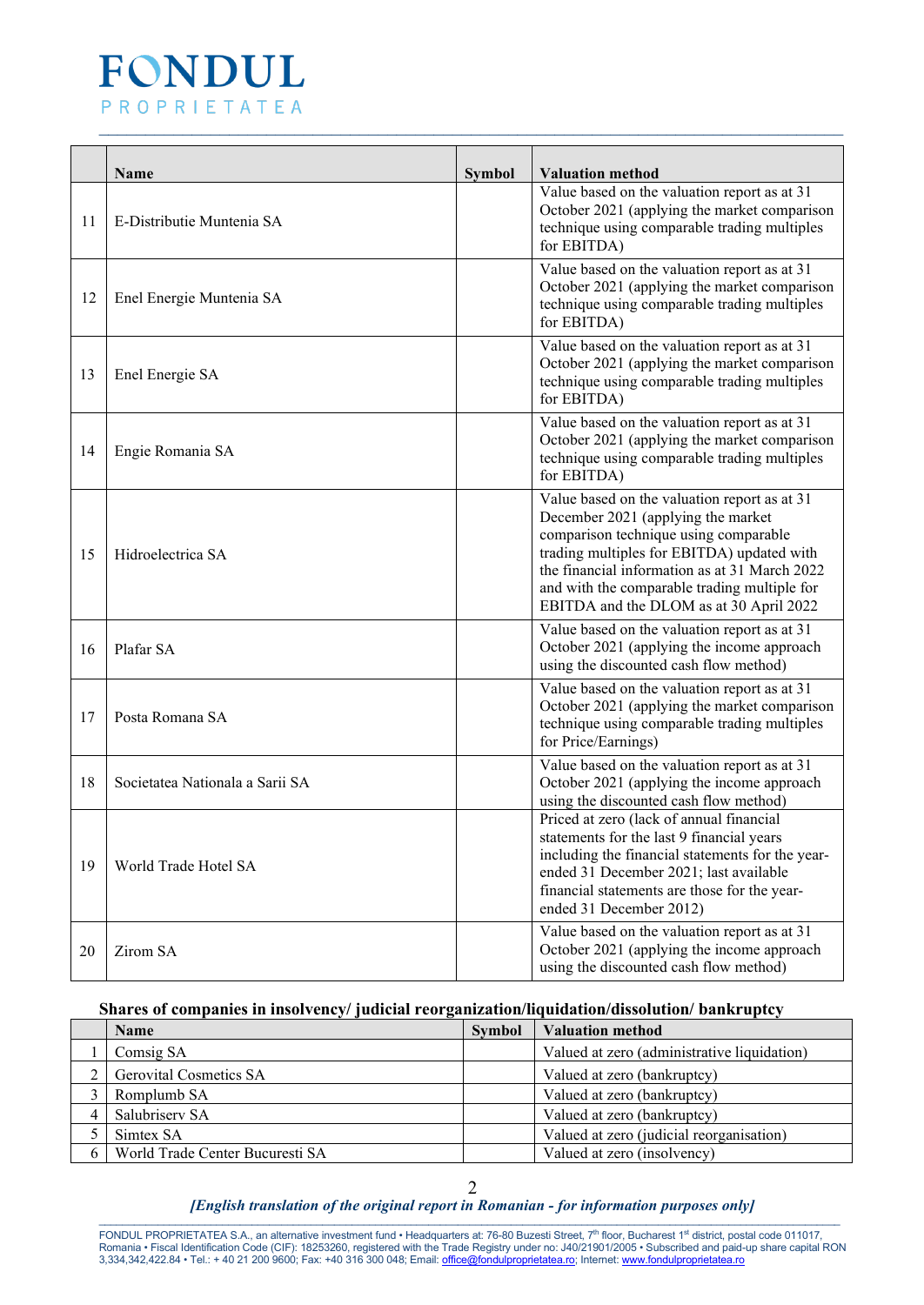

#### **Government bonds**

| <b>Name</b>             | <b>Symbol</b> | <b>Valuation method</b>                                                     |
|-------------------------|---------------|-----------------------------------------------------------------------------|
| Listed government bonds |               | Fair value (reference composite price,<br>including the cumulated interest) |

 $\_$  , and the set of the set of the set of the set of the set of the set of the set of the set of the set of the set of the set of the set of the set of the set of the set of the set of the set of the set of the set of th

### **Treasury bills**

| Name                         | <b>Symbol</b> | Valuation method                                                                                                                      |
|------------------------------|---------------|---------------------------------------------------------------------------------------------------------------------------------------|
| Treasury bills with discount |               | Acquisition price cumulated with the accrued<br>interest receivable calculated for the period<br>elapsed from the date of acquisition |

#### **Bank deposits**

| <b>Name</b>   | <b>Symbol</b> | <b>Valuation method</b>                                                                  |
|---------------|---------------|------------------------------------------------------------------------------------------|
| Bank deposits |               | Bank deposit amount cumulated with the<br>accrued interest receivable calculated for the |
|               |               | period elapsed from its starting date                                                    |

Franklin Templeton International Services S.à r.l., in its capacity of alternative investment fund manager of Fondul Proprietatea SA

Johan Meyer Marius Nechifor Permanent representative Compliance Officer

BRD Groupe Societe Generale

Victor Strâmbei Manager Depositary Department